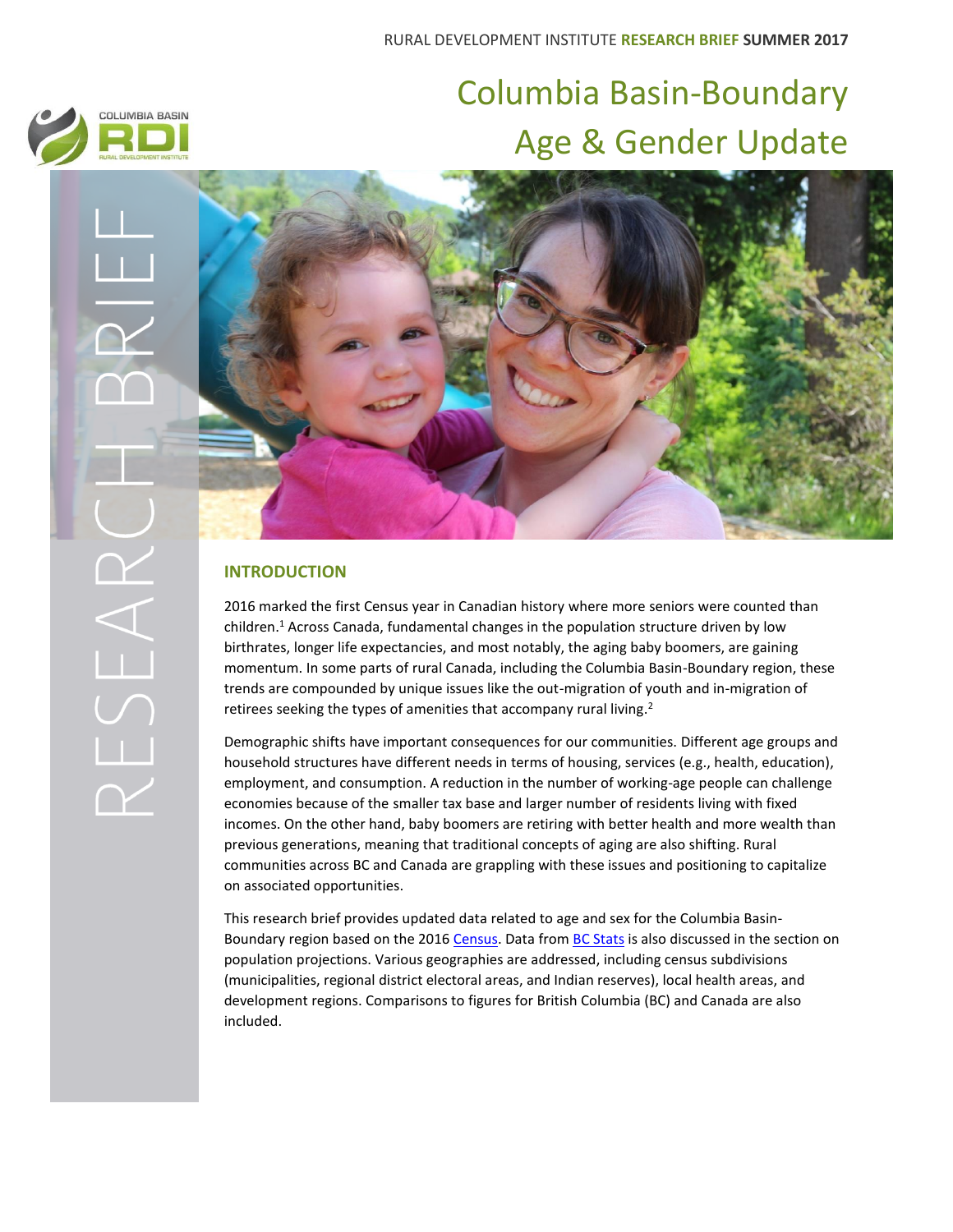# **TRENDS & CURRENT CONDITIONS**

#### **Gender**

The Columbia Basin-Boundary region has an even gender balance, with a ratio of one male per female in the total population (Figure 1). This differs from the overall BC and Canada figures, which both show slightly more females (51%) than males. It is common in developed countries for the population's gender balance to lean slightly toward females. In Canada, this has been the case for almost 40 years and is primarily attributed to the female population's longer life expectancy.<sup>3</sup>



**Figure 1: Sex ratios (male : female) for Columbia Basin-Boundary census subdivisions**<sup>4</sup>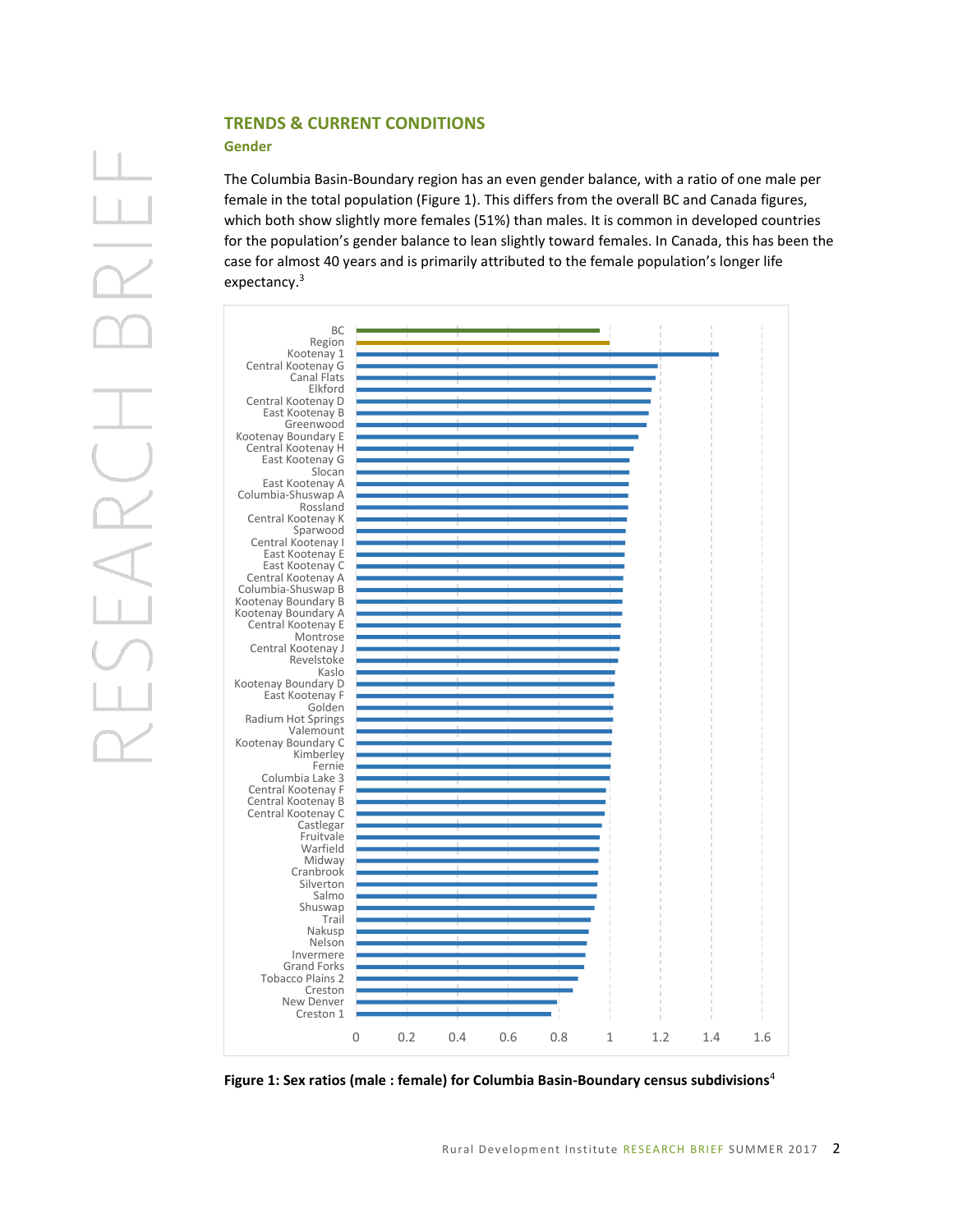At the census sub-division scale, sex ratios vary. The communities with the highest male-tofemale ratios (i.e., highest percentage of males) are the Kootenay 1 reserve and Central Kootenay Area G, with ratios of 1.42 and 1.19 respectively. The communities with the lowest male-to-female ratios (i.e., the highest percentage of females) are the Creston 1 reserve and New Denver, with ratios of 0.77 and 0.79 respectively. It is important to note that for communities with very small populations, including the Kootenay 1 and Creston 1 reserves (both with populations of under 200 individuals), the addition or loss of a few males or females can have a significant impact on the sex ratio. Therefore, planners in these communities may choose to consider long-term trends in the population structure, rather than current conditions, when determining how best to arrange services to meet the needs of residents.

Women are typically over-represented in the older age cohorts. This may further influence the gender balance as the population ages. In the Columbia Basin-Boundary region, there are only 76 males for every 100 females over 80 years of age. This point is especially notable when considered with the fact that boys are typically over-represented in the younger age cohorts.<sup>3</sup> There are 106 males for every 100 females under 10 years of age in our region.

#### **Average Age**

In past Census years, Statistics Canada has reported *median* age as a summary of a population's age structure. In 2016, the switch to *average* age was made as it is anticipated that the average will adjust better as the baby boomers move to older age cohorts. Unfortunately, the change in methodology will prohibit comparison of this year's Census data to that from any year prior to 2011.

Table 1 shows the 2011 and 2016 average and median age for Basin-Boundary census subdivisions. Most communities have higher average and median ages than BC or Canada as a whole. The Indigenous communities in our region tend to have the youngest populations, with the Creston 1, Kootenay 1, and Shuswap reserves showing the lowest average ages (31.9, 36.5, and 36.6, respectively). Silverton, Greenwood, and New Denver show the highest average ages (55.0, 54.8, and 54.4, respectively). The range in average age between Basin-Boundary populations exemplifies the diversity of our region's communities.

|                           | <b>Average Age</b> |      |        | <b>Median Age</b> |      |        |
|---------------------------|--------------------|------|--------|-------------------|------|--------|
|                           | 2016               | 2011 | Change | 2016              | 2011 | Change |
| <b>Canal Flats</b>        | 42.8               | 39.6 | $+3.2$ | 46.7              | 41.5 | $+5.2$ |
| Castlegar                 | 44.9               | 44.2 | $+0.7$ | 46.7              | 46.1 | $+0.6$ |
| <b>Central Kootenay A</b> | 52.6               | 50.9 | $+1.7$ | 58.5              | 56.2 | $+2.3$ |
| <b>Central Kootenay B</b> | 45.4               | 43.3 | $+2.1$ | 52.0              | 48.6 | $+3.4$ |
| <b>Central Kootenay C</b> | 48.5               | 46.9 | $+1.6$ | 54.8              | 52.8 | $+2.0$ |
| <b>Central Kootenay D</b> | 49.4               | 46.3 | $+3.1$ | 54.9              | 51.9 | $+3.0$ |
| <b>Central Kootenay E</b> | 45.8               | 43.7 | $+2.1$ | 49.6              | 47.4 | $+2.2$ |
| <b>Central Kootenay F</b> | 44.3               | 42.8 | $+1.5$ | 47.2              | 46.2 | $+1.0$ |
| <b>Central Kootenay G</b> | 42.3               | 41.0 | $+1.3$ | 44.6              | 43.8 | $+0.8$ |
| <b>Central Kootenay H</b> | 43.2               | 42.5 | $+0.7$ | 45.5              | 45.1 | $+0.4$ |
| <b>Central Kootenay I</b> | 44.6               | 42.3 | $+2.3$ | 48.2              | 45.1 | $+3.0$ |
| <b>Central Kootenay J</b> | 43.4               | 41.6 | $+1.8$ | 46.9              | 45.0 | $+1.8$ |
| <b>Central Kootenay K</b> | 52.9               | 49.2 | $+3.7$ | 58.6              | 55.0 | $+3.6$ |
| Columbia Lake 3           | 41.4               | 43.4 | $-2.0$ | 42.5              | 46.8 | $-4.3$ |
| Columbia-Shuswap A        | 43.2               | 40.3 | $+2.9$ | 46.0              | 42.8 | $+3.2$ |
| Columbia-Shuswap B        | 45.0               | 43.6 | $+1.4$ | 49.0              | 48.2 | $+0.8$ |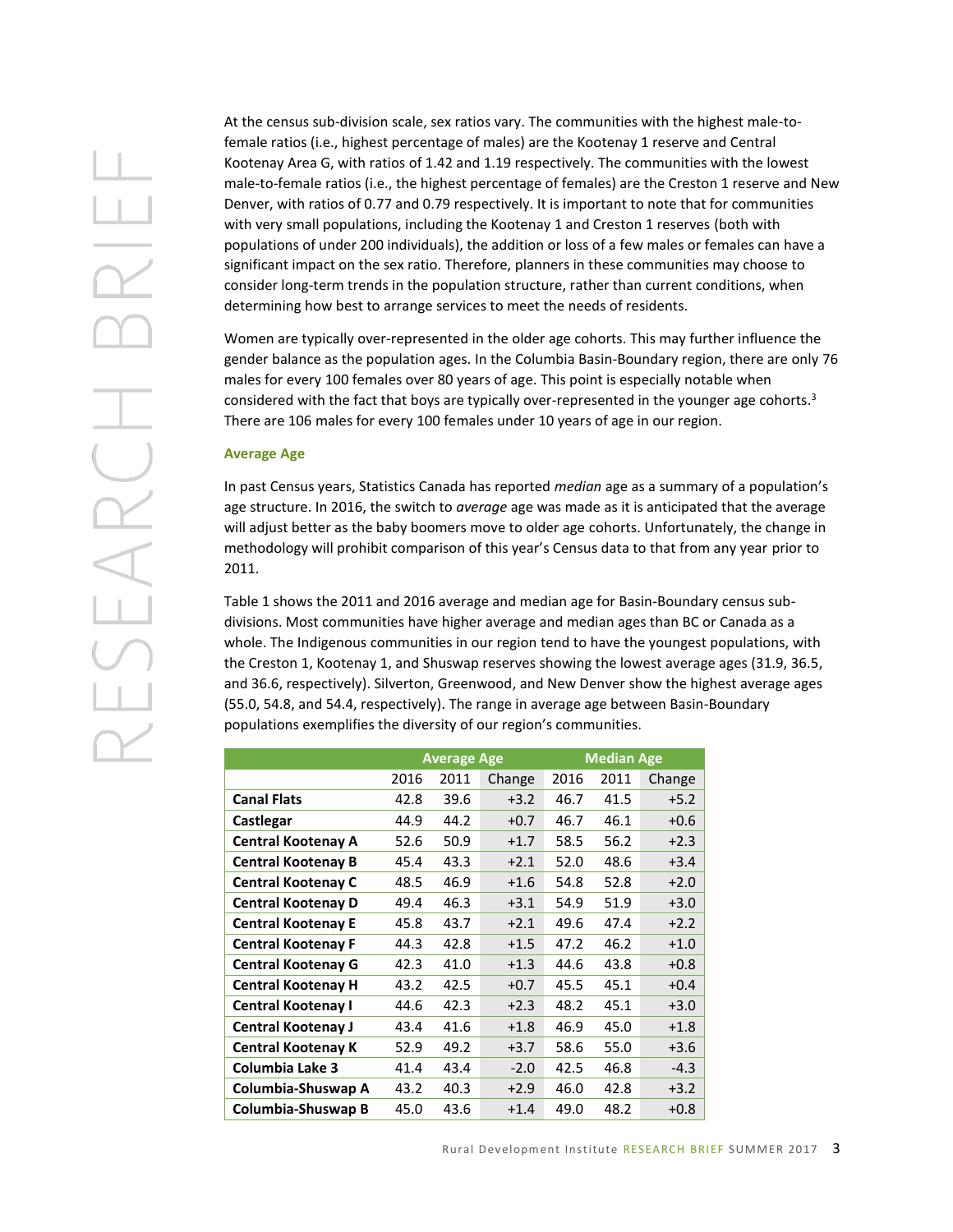|                            | <b>Average Age</b> |      |        | <b>Median Age</b> |      |        |
|----------------------------|--------------------|------|--------|-------------------|------|--------|
| <b>Cranbrook</b>           | 43.1               | 41.8 | $+1.3$ | 44.5              | 43.1 | $+1.4$ |
| <b>Creston</b>             | 52.2               | 50.5 | $+1.7$ | 57.7              | 55.2 | $+2.5$ |
| <b>Creston 1</b>           | 31.9               | 31.1 | +0.8   | 28.0              | 32.5 | $-4.5$ |
| East Kootenay A            | 41.4               | 39.7 | $+1.7$ | 43.1              | 40.9 | $+2.1$ |
| <b>East Kootenay B</b>     | 46.1               | 43.8 | $+2.3$ | 51.1              | 48.4 | $+2.7$ |
| East Kootenay C            | 44.8               | 43.5 | $+1.3$ | 49.8              | 48.0 | $+1.8$ |
| <b>East Kootenay E</b>     | 48.8               | 48.0 | $+0.8$ | 54.0              | 52.3 | $+1.8$ |
| <b>East Kootenay F</b>     | 50.0               | 46.0 | $+4.0$ | 55.5              | 51.0 | $+4.5$ |
| <b>East Kootenay G</b>     | 45.5               | 44.2 | $+1.3$ | 51.1              | 48.9 | $+2.2$ |
| <b>Elkford</b>             | 37.4               | 36.8 | $+0.6$ | 38.0              | 38.3 | $-0.4$ |
| <b>Fernie</b>              | 39.2               | 40.2 | $-1.0$ | 38.0              | 39.9 | $-1.9$ |
| <b>Fruitvale</b>           | 45.5               | 42.8 | $+2.7$ | 48.8              | 45.3 | $+3.5$ |
| Golden                     | 41.0               | 39.1 | $+1.9$ | 40.2              | 38.1 | $+2.1$ |
| <b>Grand Forks</b>         | 50.4               | 48.4 | $+2.0$ | 55.1              | 52.3 | $+2.8$ |
| Greenwood                  | 54.8               | 51.8 | $+3.0$ | 60.5              | 57.6 | $+2.9$ |
| <b>Invermere</b>           | 43.1               | 43.9 | $-0.8$ | 42.9              | 45.8 | $-2.9$ |
| Kaslo                      | 49.6               | 45.6 | $+4.0$ | 56.0              | 49.9 | $+6.1$ |
| Kimberley                  | 44.6               | 44.2 | $+0.4$ | 46.2              | 46.3 | $-0.1$ |
| Kootenay 1                 | 36.5               | 31.8 | $+4.7$ | 37.0              | 28.5 | $+8.5$ |
| <b>Kootenay Boundary A</b> | 43.6               | 42.5 | $+1.1$ | 47.8              | 46.9 | $+0.9$ |
| <b>Kootenay Boundary B</b> | 48.0               | 46.4 | $+1.6$ | 53.9              | 51.2 | $+2.7$ |
| <b>Kootenay Boundary C</b> | 52.6               | 48.8 | $+3.8$ | 58.6              | 53.8 | $+4.7$ |
| <b>Kootenay Boundary D</b> | 49.9               | 47.5 | $+2.4$ | 55.4              | 52.3 | $+3.1$ |
| <b>Kootenay Boundary E</b> | 47.4               | 46.3 | $+1.1$ | 53.3              | 51.9 | $+1.4$ |
| <b>Midway</b>              | 54.2               | 52.8 | $+1.4$ | 60.3              | 58.3 | $+1.9$ |
| <b>Montrose</b>            | 46.0               | 44.8 | $+1.2$ | 50.9              | 50.0 | $+0.8$ |
| <b>Nakusp</b>              | 47.8               | 47.0 | $+0.8$ | 51.4              | 50.6 | $+0.8$ |
| <b>Nelson</b>              | 42.5               | 41.1 | $+1.4$ | 42.3              | 40.9 | $+1.4$ |
| <b>New Denver</b>          | 54.4               | 52.3 | $+2.1$ | 60.9              | 56.5 | $+4.4$ |
| <b>Radium Hot Springs</b>  | 47.3               | 43.0 | $+4.3$ | 52.3              | 47.4 | $+4.9$ |
| Revelstoke                 | 40.2               | 40.2 | $+0.0$ | 39.1              | 40.3 | $-1.2$ |
| <b>Rossland</b>            | 40.0               | 38.9 | $+1.1$ | 41.1              | 39.9 | $+1.3$ |
| Salmo                      | 46.5               | 43.1 | $+3.4$ | 50.6              | 45.7 | $+4.9$ |
| Shuswap                    | 36.6               |      | N/A    | 34.3              |      | N/A    |
| Silverton                  | 55.9               | 51.0 | $+4.9$ | 60.1              | 55.0 | $+5.1$ |
| Slocan                     | 45.8               | 43.0 | $+2.8$ | 51.0              | 47.5 | $+3.5$ |
| Sparwood                   | 39.2               | 38.8 | $+0.4$ | 39.8              | 39.5 | $+0.3$ |
| <b>Tobacco Plains 2</b>    | 37.5               |      | N/A    | 36.5              |      | N/A    |
| <b>Trail</b>               | 47.1               | 46.8 | $+0.3$ | 50.6              | 49.8 | $+0.8$ |
| Valemount                  | 42.9               | 41.9 | $+1.0$ | 45.3              | 44.3 | $+1.0$ |
| Warfield                   | 43.3               | 42.3 | $+1.0$ | 45.3              | 45.4 | $-0.0$ |
| BC                         | 42.3               | 41.2 | $+1.1$ | 43.0              | 41.9 | $+1.1$ |
| Canada                     | 41.0               | 40.1 | $+0.9$ | 41.2              | 40.6 | $+0.6$ |

**Table 1: Change in average and median age for Basin-Boundary census subdivisions**<sup>4</sup>

Only 3 of our 57 communities became younger overall over the period 2011 to 2016. These are Fernie, Invermere, and the Columbia Lake 3 reserve. While the average age in both BC and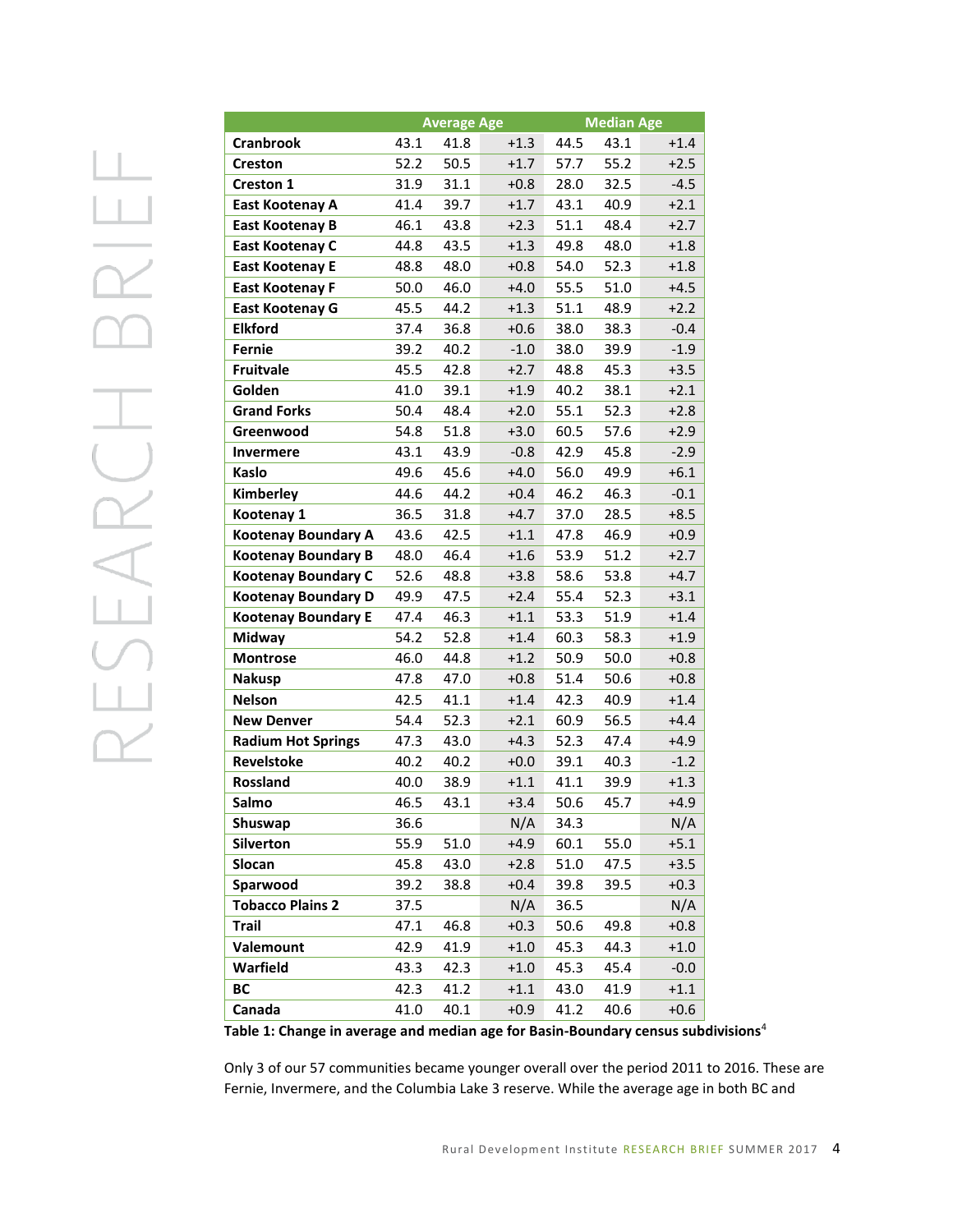Canada also rose from 2011 to 2016, our region, on the whole, is aging at a faster rate. Sixty-seven percent of Basin-Boundary census subdivisions saw a higher change in average age than BC, and 76% saw the same as compared to Canada.



The Kootenay

which includes the

Kootenay Boundary, Central Kootenay, and East Kootenay regional districts, ranks as the third oldest in BC with an average age of 45.0 years, behind the Thompson-Okanagan

**Figure 2: Average age by BC Development Region**<sup>7</sup>

Development Region (45.2) and the Vancouver Island / Coast Development region (45.3). The youngest populations in the province are concentrated in the north and the Lower Mainland (Figure 2).

### **Age Structure & Dependency**

The region's population pyramid (Figure 3) is characterized by a large bulge in the population aged 50-70 (the baby boomers) and progressively smaller cohorts in the older population groups.



**Figure 3: Basin-Boundary population age structure by 5-year cohort**<sup>4</sup>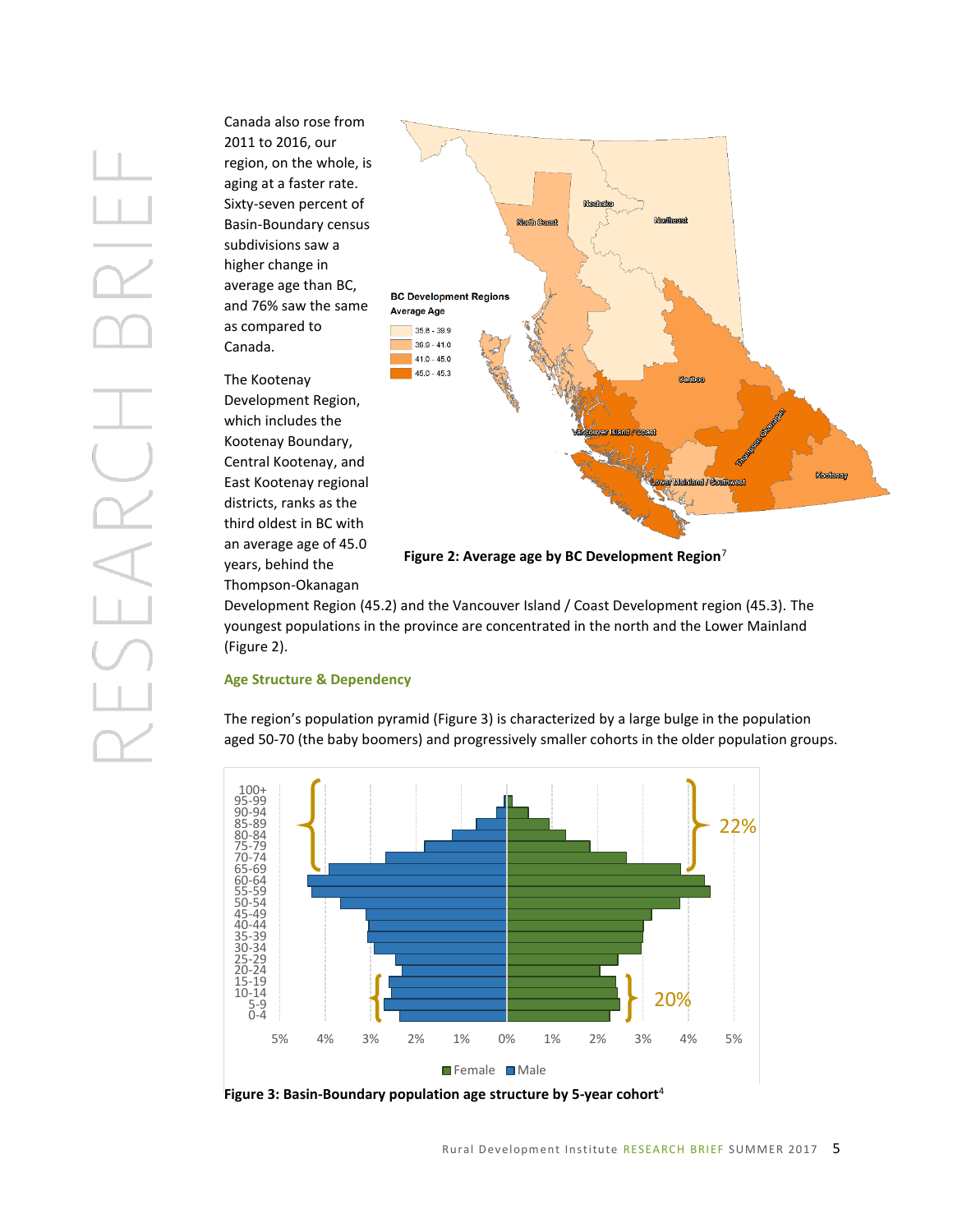A notable dip in the 20-29 age group is common to population pyramids in predominantly rural areas, and indicates an out-migration of young adults seeking employment and education opportunities elsewhere. The senior component (65+) is slightly larger than the youth component (under 20). This represents a shift from the 2011 Census, when the youth component represented 21% of the population, and the senior component represented 18%.

Demographic researchers commonly compare the component of the population that is considered to be of working age (20-64) with the senior and youth components to get a sense of an economy's level of dependency on workers. Our region's total dependency ratio is 0.71 (Figure 4), up from 0.65 in 2011. This means that for every person of working age, there are 0.71 dependants. The change is primarily driven by an increase in the senior dependency ratio from 0.30 to 0.37. The youth dependency ratio dropped slightly from 0.35 in 2011 to 0.34 in 2016.



**Figure 4: Dependency ratios for Basin-Boundary census sub-divisions**<sup>4</sup>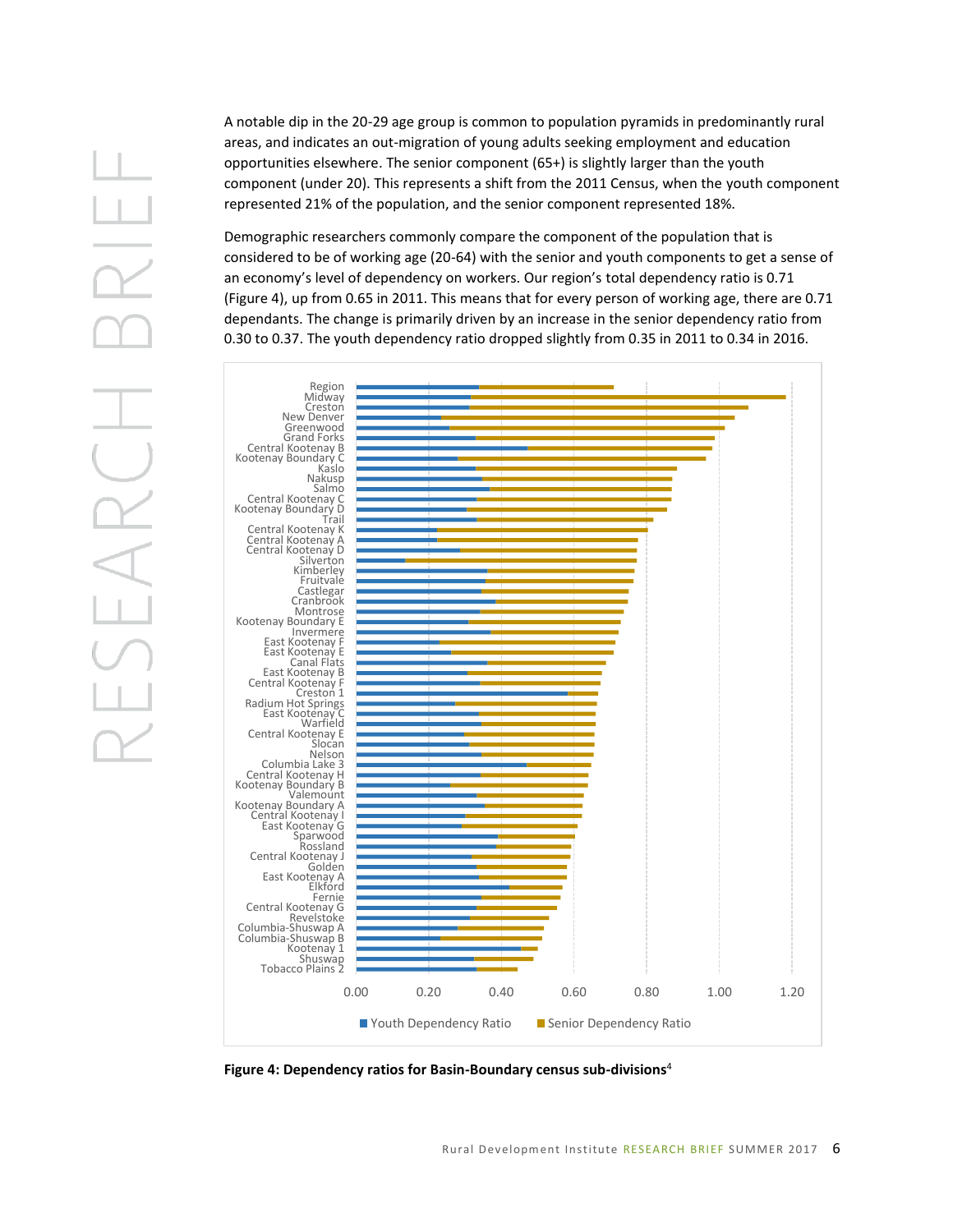Dependency ratios vary significantly by community. Those with the highest overall rates of dependency include Midway, Creston, New Denver, and Greenwood. Each of these communities have more dependants than workers, and the dependency is primarily driven by the large senior population. The communities with the lowest rates of dependency include the Tobacco Plains 2, Shuswap, and Kootenay 1 reserves. Dependency in the Indigenous communities in our region is primarily driven by the large youth population.

Note that dependency ratios are calculated strictly based on the age of the population. They do not account for people of working age that do not work, or vice-versa. Dependency ratios are useful for comparative purposes and to understand the general structure of a population, but they are not a true reflection of the component of the population that is economically dependent.

### **PROJECTIONS**

BC Stats provides population projections to the scale of the Local Health Area, of which there are 14 in the Basin-Boundary region. Note that Valemount is not included in these calculations because of its inclusion in the Prince George Local Health Area. BC Stats' projections are based on past conditions and possible future changes related to fertility, mortality and migration. They represent the anticipated outcome of only one possible future scenario, and should therefore be used with caution. 5

Figure 5 shows our region's projected youth (under 20) worker (20-64) and senior (65+) population to 2041. Inclusion of historic data shows that our region has recently undergone a major shift, where the senior component has overtaken the youth component in size. Projections show that the senior component will continue to grow as the baby boomers age. At the same time, the worker population will shrink. These trends will stabilize in the late 2020s before the population begins a slow shift back toward a population with a more sizeable worker component.



#### **Figure 5: Combined projected population to 2041 for all Basin-Boundary Local Health Areas, by population component**<sup>6</sup>

Again, the data varies by community. Figures 6 and 7 compare population projections for a Basin-Boundary Local Health Area with an historically high average age (Kettle Valley) to one with an historically low average age (Golden). In both graphs, the senior component overtakes the youth component, but the Kettle Valley data shows that this shift has already happened, while the